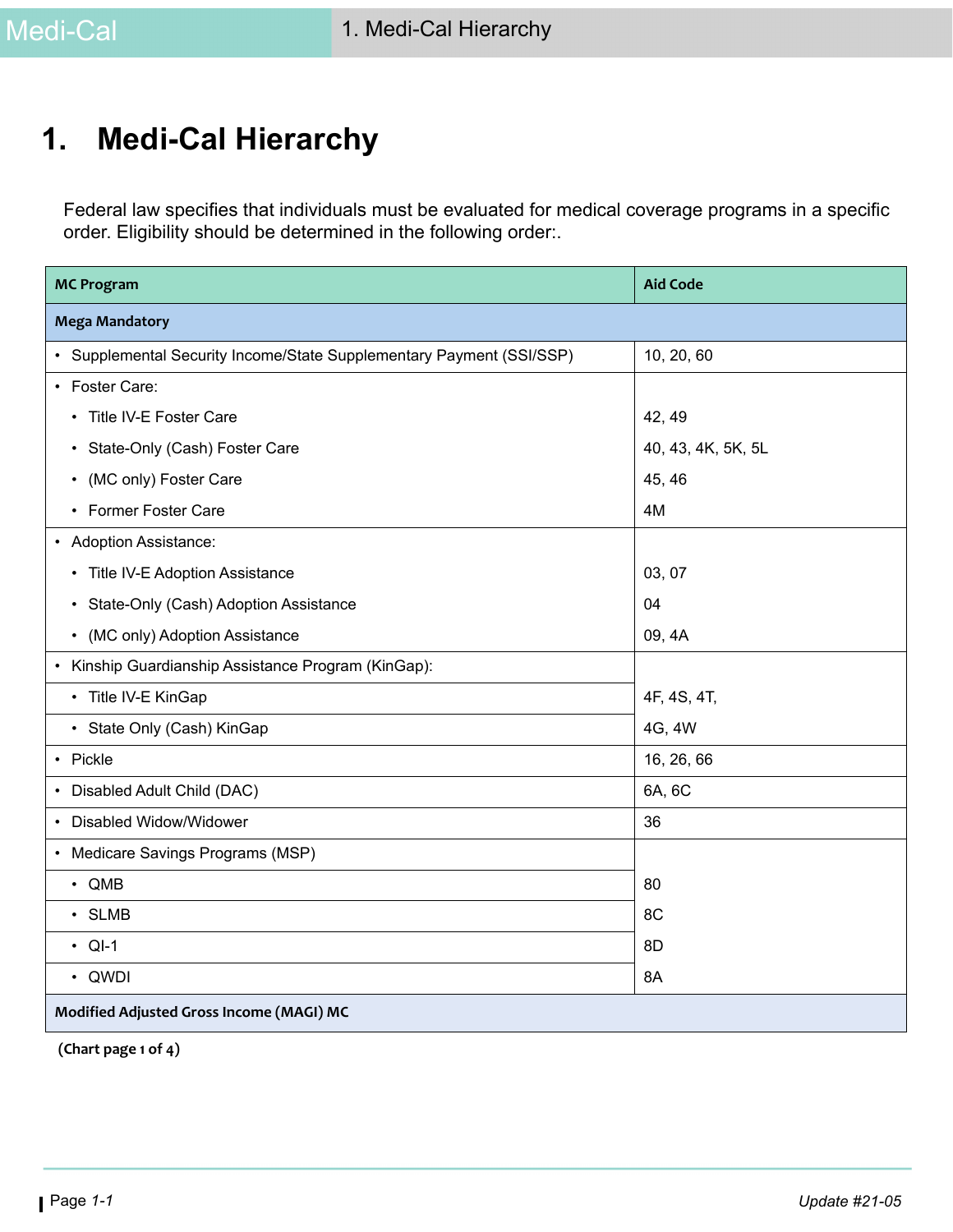

| <b>MC Program</b>                                                                                                                                                                        | <b>Aid Code</b>                                                                                                                    |
|------------------------------------------------------------------------------------------------------------------------------------------------------------------------------------------|------------------------------------------------------------------------------------------------------------------------------------|
| • MAGI MC Infant's and Children Groups:                                                                                                                                                  |                                                                                                                                    |
| Note: Children under the age 19 receive full-scope MC under SB75 as of May 1,<br>2016. Individuals aged 19-25 receive full scope MC under SB104 as of January 1,<br>2020.                |                                                                                                                                    |
| • Full-scope MAGI MC                                                                                                                                                                     | M5, P4, P7, P8 (also includes 30, 31,<br>32, 33, 35, 3A, 3C, 3D, 3E, 3F, 3G,<br>3H, 3L, 3M, 3P, 3R, 3S, 3U, 3W, 4H,<br>4N, 4P, 4R) |
| • Full-scope Optional Targeted Low Income MAGI MC no premium                                                                                                                             | T <sub>2</sub> , T <sub>5</sub>                                                                                                    |
| • Full-scope Optional Targeted Low Income MAGI MC with premium                                                                                                                           | T1, T3                                                                                                                             |
| <b>MAGI MC Parent-Caretaker Relative:</b>                                                                                                                                                |                                                                                                                                    |
| • Full-scope MC                                                                                                                                                                          | M3, (also includes 30, 31, 32, 33, 35,<br>3A, 3C, 3D, 3E, 3F, 3G, 3H, 3L, 3M,<br>3P, 3R, 3S, 3U, 3W, 4H, 4N, 4P, 4R)               |
| • Restricted-scope MC                                                                                                                                                                    | M4                                                                                                                                 |
| <b>MAGI MC Pregnant Woman</b>                                                                                                                                                            |                                                                                                                                    |
| • Citizen/LPR                                                                                                                                                                            | M7, M9                                                                                                                             |
| Note:<br>Individuals who were previously receiving Full Scope, and report an<br>increase in earnings that puts them over 138% must be evaluated for TMC<br>prior to pregnancy aid codes. |                                                                                                                                    |
| • Undocumented Individual                                                                                                                                                                | M8, M0                                                                                                                             |
| • MAGI MC New Adult Group                                                                                                                                                                |                                                                                                                                    |
| • Full-scope MC, disabled/blind with no Medicare and income $\leq$ 128%FPL                                                                                                               | L <sub>6</sub>                                                                                                                     |
| • Full-scope MC                                                                                                                                                                          | M1                                                                                                                                 |
| Restricted-scope MC, disabled/blind with no Medicare and income ≤128%FPL<br>٠                                                                                                            | L7                                                                                                                                 |
| • Restricted-scope MC                                                                                                                                                                    | M <sub>2</sub>                                                                                                                     |
| Other Coverage for Children and Pregnant Women                                                                                                                                           |                                                                                                                                    |
| • MCAP Pregnant Women                                                                                                                                                                    | 0D, 0G                                                                                                                             |
| MCAP linked infant and Children                                                                                                                                                          | E6, E7                                                                                                                             |
| $\cdot$ CCHIP                                                                                                                                                                            | 2C                                                                                                                                 |
| <b>NOTE:</b> CCHIP is only available in participating counties, including Santa Clara<br>County.                                                                                         |                                                                                                                                    |
| Non-MAGI MC (Optional Categorical)                                                                                                                                                       |                                                                                                                                    |

 **(Chart page 2 of 4)**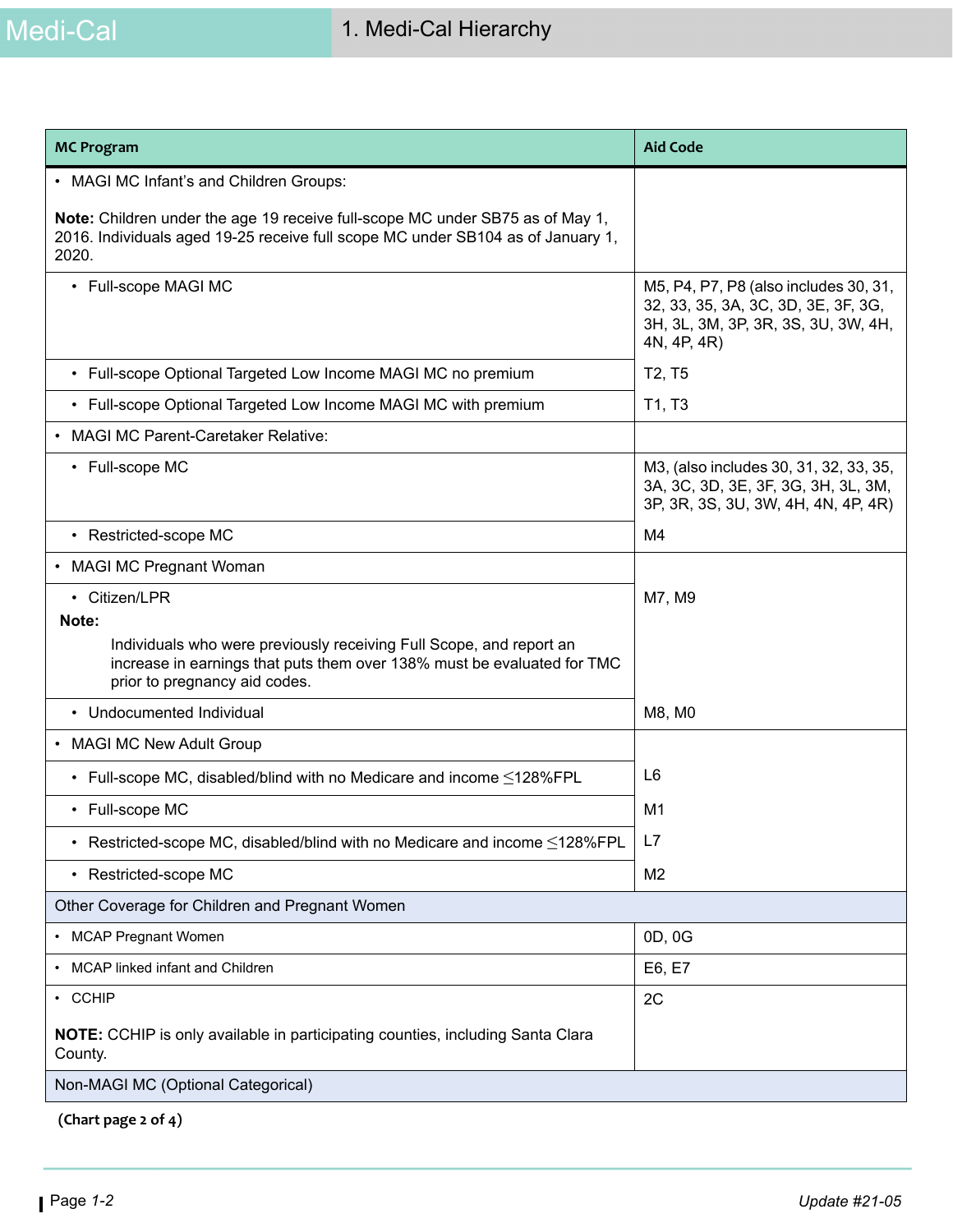| <b>MC Program</b>                                     | <b>Aid Code</b> |
|-------------------------------------------------------|-----------------|
| • Aged and Disabled (A&D) FPL Program                 |                 |
| • Full-scope MC                                       | 1H, 6H          |
| • Restricted-scope MC                                 | 1U, 6U          |
| • Blind FPL Program                                   | 2H              |
| 250% Working Disabled Program (250% WDP)<br>$\bullet$ | 6G              |
| • Tuberculosis Program limited services               | 7H              |
| Non-MAGI MC (Medically Needy/Medically Indigent)      |                 |
| • Aged Blind or Disabled (ABD) Medically Needy (MN)   |                 |
| • Full-scope Zero SOC MC                              | 14, 24, 64      |
| • Full-scope Share-of-Cost MC                         | 17, 27, 67      |
| • Long Term Care Full-scope MC                        | 13, 23, 63      |
| • Restricted-scope Zero SOC                           | C1, C3, C7      |
| • Restricted-scope SOC MC                             | C2, C4, C8      |
| • Long Term Care Restricted-scope MC Zero SOC         | D2, D4, D6      |
| • Long Term Care Restricted-scope MC SOC              | D3, D5, D7      |
| • Aid to Families with Dependent Children             |                 |
| • Full-scope Zero SOC                                 | 34              |
| • Full-scope SOC                                      | 37              |
| • Restricted-scope Zero SOC                           | C <sub>5</sub>  |
| • Restricted-scope SOC                                | C <sub>6</sub>  |
| Medically Indigent (MI) Child<br>$\bullet$            |                 |
| • Full-scope MC                                       | 82              |
| • Full-scope SOC MC                                   | 83              |
| • Restricted-scope MC                                 | C <sub>9</sub>  |
| • Restricted-scope SOC MC                             | D <sub>1</sub>  |
| MI Pregnant Woman<br>$\bullet$                        |                 |
| • Full-scope MC                                       | 86              |
| • Full-scope SOC MC                                   | 87              |
| • Restricted-scope MC                                 | D <sub>8</sub>  |
| • Restricted-scope SOC MC                             | D <sub>9</sub>  |

 **(Chart page 3 of 4)**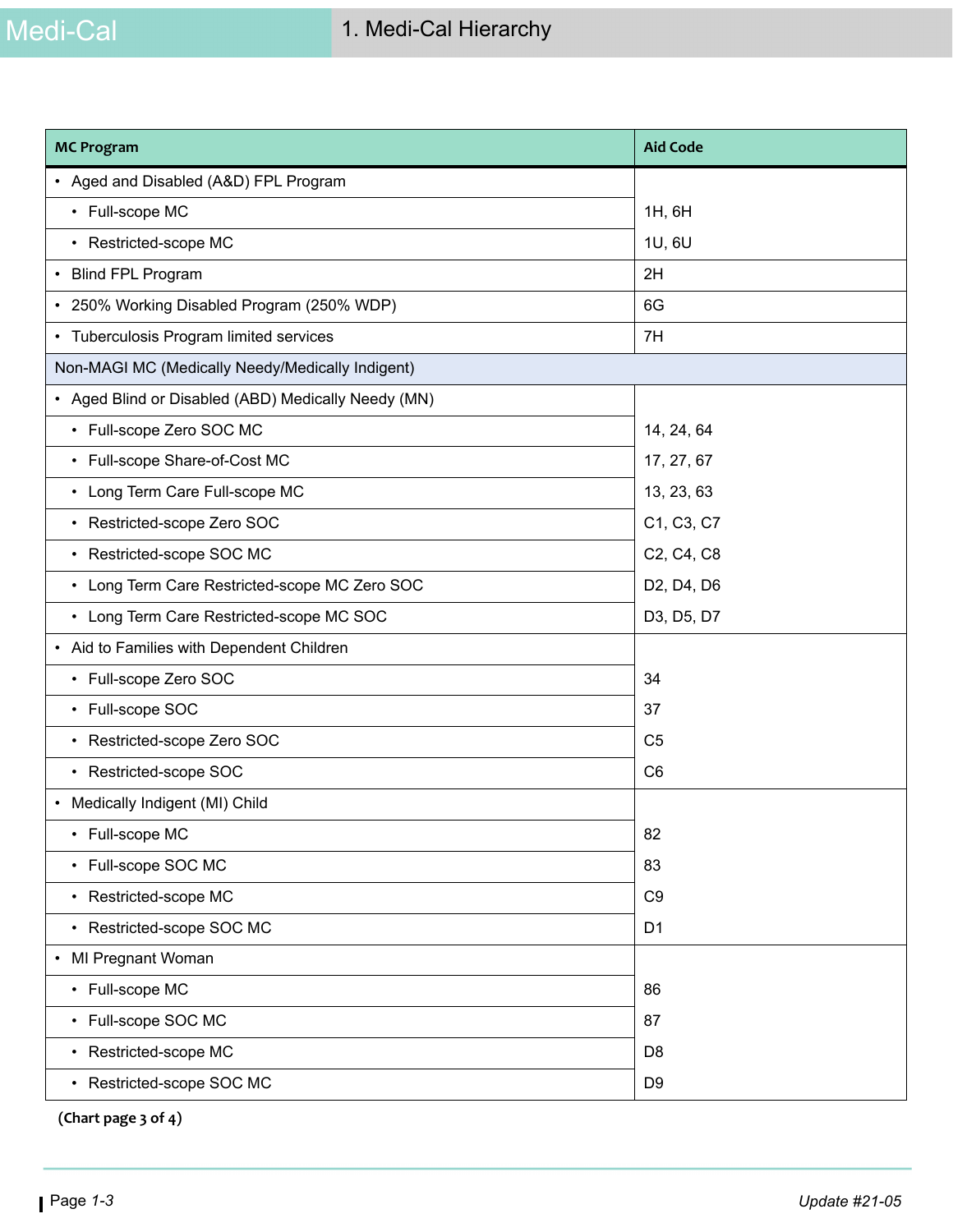| <b>MC Program</b>                                                         | <b>Aid Code</b>    |
|---------------------------------------------------------------------------|--------------------|
| Federal Breast and Cervical Cancer Treatment Program (BCCTP)<br>$\bullet$ |                    |
| • Full-scope MC                                                           | 0P, 0W             |
| • Restricted-scope MC                                                     | 0L, 0U, 0V         |
| Non-MAGI MC (State Only)                                                  |                    |
| State BCCTP<br>$\bullet$                                                  | 0N, 0R, 0T, 0X, 0Y |
| MI Long Term Care State only<br>$\bullet$                                 | 53                 |
| Dialysis Only Program<br>٠                                                | 71                 |
| <b>Total Parenteral Nutrition</b><br>$\bullet$                            | 73                 |
| Anti-Rejection Medicine<br>٠                                              | 77                 |
| 60-Day Postpartum<br>$\bullet$                                            | 76                 |

 **(Chart page 4 of 4)**

## **1.1 Mega Mandatory**

Mega Mandatory groups are programs:

- Required by Federal law, or
- The MC is included in some other programs aid code (i.e. Foster Care).

An individual who is eligible for a Mega Mandatory aid code will remain in the household for income and household size determination purposes, however, they must not be granted a MAGI MC aid code.

## **Exception:**

Parent/Caretaker relatives may be eligible for MAGI MC.

Mega Mandatory groups include:

- Supplemental Security Income/State Supplemental Program (SSI/SSP) is a federal program that provides monthly case payments to aged individuals over 65 and blind and disabled individuals of any age. MC is included with the cash aid code.
- Foster Care is a program for children whose needs are met in whole or in part by public funds. Children removed from their homes and placed in Foster Care must have an immediate MC determination to ensure immediate access to healthcare services. MC is included with the cash aid code.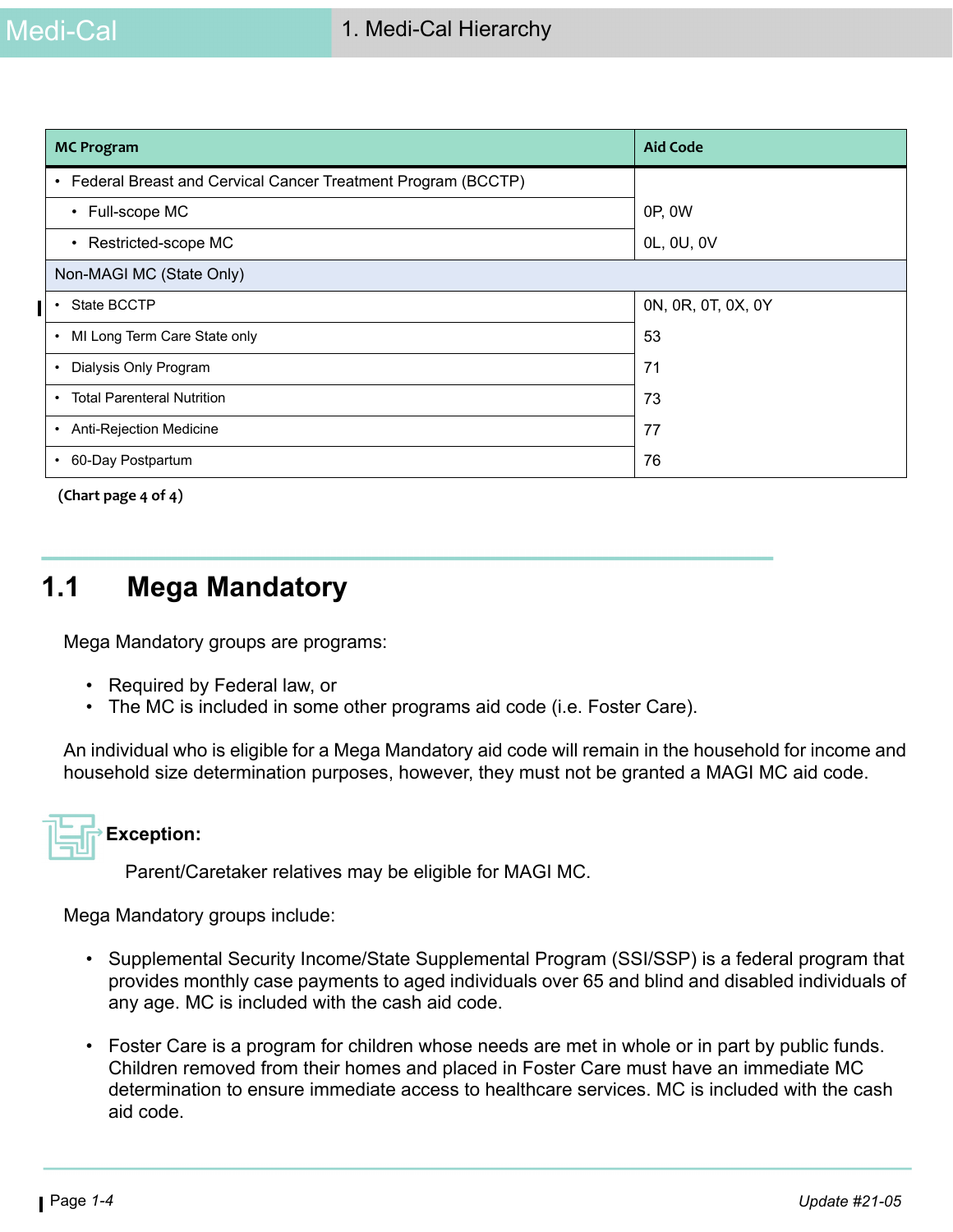- Former Foster Youth (FFY) MC is available to individuals who were in the Foster Youth program on their 18th birthday, coverage extends to age 26 and income is not considered for the eligibility determination- [Refer to Chapter 35, Section 35.5 "Extended Medi-Cal Eligibility for Former Foster Youth (FFY) 18 to 26 Years of Age," page-45].
- Adoption assistance is a cash program to facilitate the adoption of hard-to-place children who would require permanent foster care placement without such assistance.
- Kinship Guardianship Assistance Payment (Kin-Gap) is a federal program for children in guardianship placement receiving cash assistance. MC is included with the cash aid code.
- Pickle The 1976 Pickle Amendment to the Social Security Act, requires that zero share-of-cost MC benefits be granted to any ABD individual or couple who meet the following conditions:
	- Currently Receiving RSDI benefits
	- Was eligible for and received RSDI and SSI and/or SSP benefits at the same time after April 1977
	- Was discontinued from SSI and/or SSP After April 1977
	- Received an RDSI cost of living adjustment (COLA) after being discontinued from SSI and/or SSP, and
	- Would be entitled to receive SSI and/or SSP if the RSDI COLA received after SSI and/or SSP ineligibility was disregarded.

[Refer to Chapter 28, Section 28.1 "Pickle Amendment - Lynch v. Rank," page-1]

- Disabled Adult Child (DAC) is a program that disregards RSDI provides zero share-of-cost MC to eligible individuals. [Refer to Chapter 28, Section 28.9 "Disabled Adult Child (DAC)," page-62]
- Disabled Widow/Widower Federal regulations under Section 9116 of OBRA '87 have established a new group of persons who are potentially eligible for Pickle Medi-Cal, effective July 1, 1988. These persons are widow(er)s, age 60 through 64, whose SSI payments have been discontinued due to entitlement to, or an increase in, RSDI widow(er)s benefits. Eligibility continues under these provisions until they become eligible for Part A of Medicare. [Refer to Chapter 28, Section 28.7 "Disabled Widow(er)s," page-45]
- Medicare Savings Programs, including:
	- The Qualified Medicare Beneficiary (QMB) program pays Medicare Part A and/or Part B premiums, copayments and deductibles. [Refer to Chapter 30, Section 30.15 "Qualified Medicare Beneficiary (QMB) Program," page-25]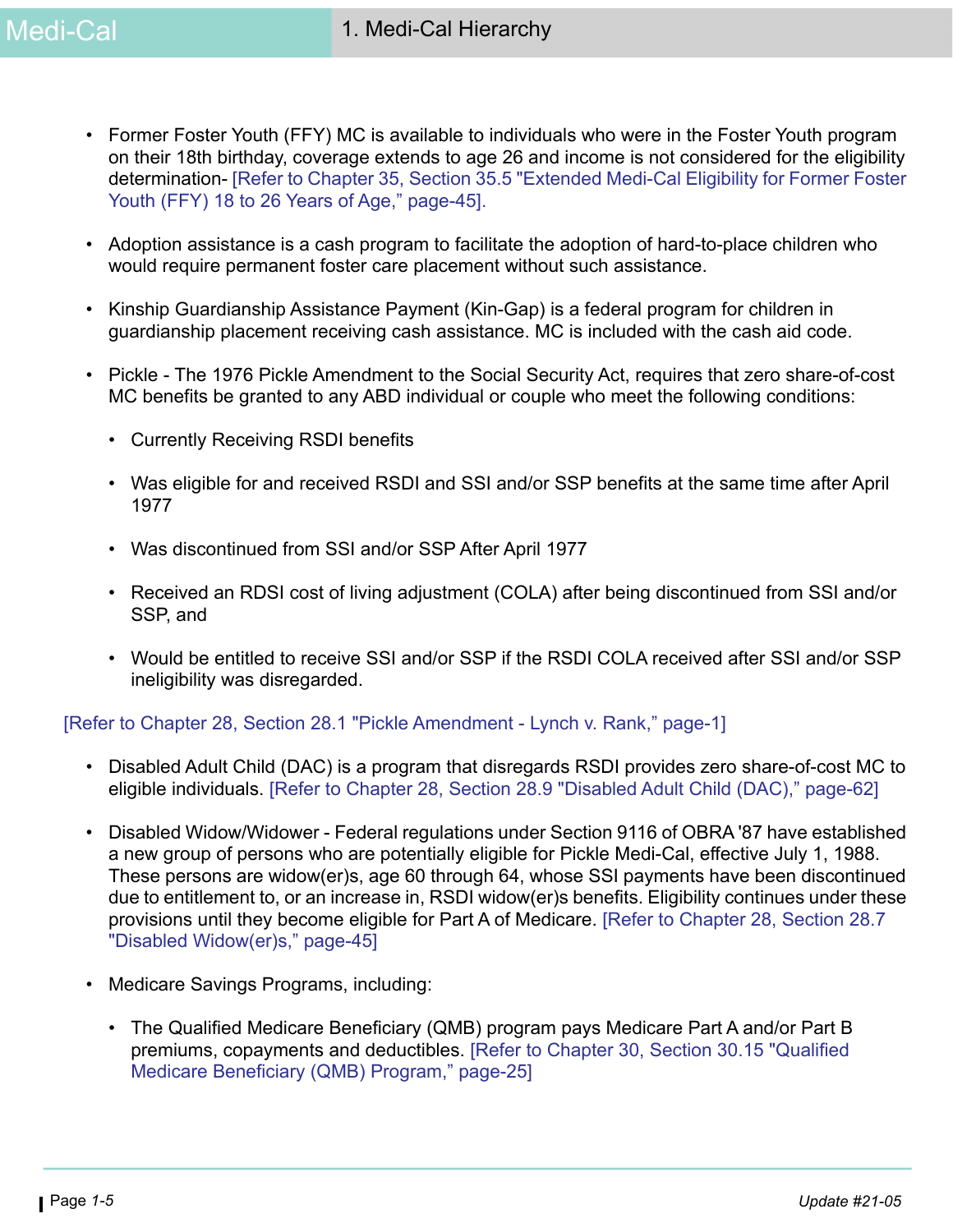- The Specified Low Income Medicare Beneficiary (SLMB) program pays the Medicare Part B premium. [Refer to Chapter 30, Section 30.16 "Specified Low-Income Medicare Beneficiary (SLMB) Program," page-41]
- The Qualified Individuals (QI-1) program pays the Medicare Part B premium. [Refer to Chapter 30, Section 30.17 "Qualifying Individual (QI-1) Program," page-45]
- The Qualified Disabled Working Individual (QDWI) Program pays Medicare Part A premiums. [Refer to Chapter 30, Section 30.19 "Qualified Disabled Working Individuals (QDWI) Program," page-56]

## **1.2 Cash Grant Programs**

Individuals receiving Public Assistance (PA) are entitled to receive **zero** share-of-cost (SOC) MC during the months in which they are cash eligible.

- Aid to Families with Dependent Children Foster Care (AFDC-FC)
- California Work Opportunity and Responsibility to Kids (CalWORKs)
- Refugee Cash Assistance Programs (RCA)
- Refugee Emergency Assistance (REA).

#### **Reminder:**

Clients must meet all eligibility requirements for their respective program (including property and income).

#### **Note:**

Persons eligible for cash payments and other assistance under the Repatriation program shall not be eligible for Medi-Cal. Medi-Cal eligibility may be established upon discontinuance from the program.

## **1.3 MAGI MC**

If no Mega Mandatory eligibility exists an individual or case must be evaluated for MAGI MC. MAGI MC includes Children's Federal Poverty level (FPL) coverage groups including the Optional Targeted Low Income Children's (OTLIC) program, Parent/Caretaker relative, pregnant women/infant groups, the expanded adult coverage group, Medi-Cal Access Program (MCAP), and County Children's Health Insurance Program (CCHIP).

MAGI MC evaluates an individual or family's eligibility based on income, residency and household (tax filing household and relationship).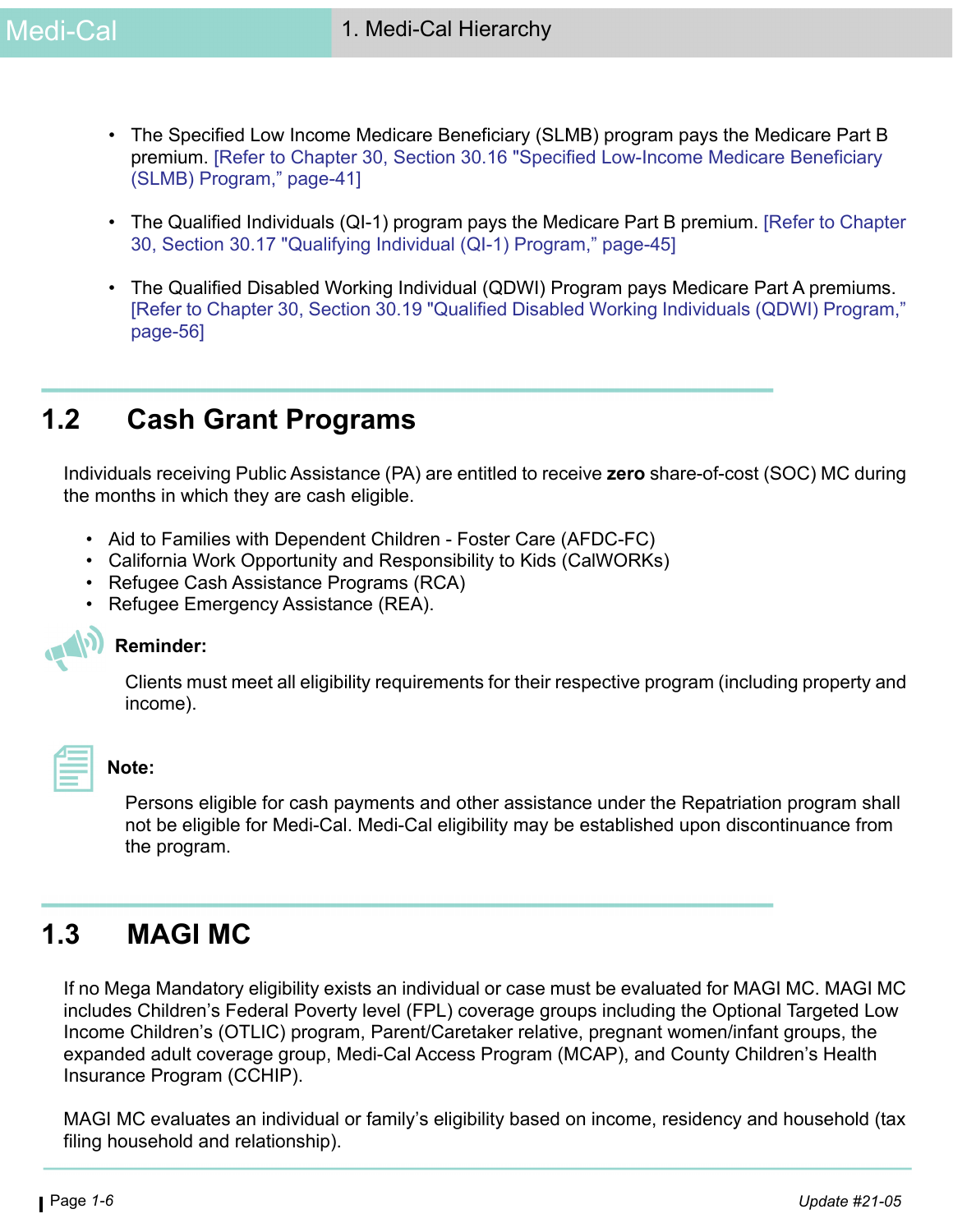#### **1.3.1 Children**

Children under the MAGI MC rules include biological, step and/or adopted children.

#### **1.3.2 Parent/Caretaker relative**

A parent/caretaker relative is a relative of a dependent child, who is under 19 years of age, by blood, adoption, or marriage with whom the child is living. Caretaker relatives can be, among others, parents, grandparents, great-grandparents, stepparents, siblings, stepsiblings, uncles and aunts, cousins, or spouses or registered domestic partners of one of these relatives.

#### **1.3.3 Pregnant woman/Infant Groups**

Pregnant women and infants are generally evaluated with higher federal poverty limits.

#### **1.3.4 Expanded MC (New Adult Group)**

Following the implementation of the Affordable Care Act in 2014, childless adults who are not aged, blind or disabled became eligible to receive MC benefits. Adults age 19-64 are potentially eligible for MAGI MC if they meet all other eligibility requirements.

Disabled or blind individuals in the MAGI New Adult group with incomes at or below 128 and without Medicare benefit are considered "not newly eligible" and assigned under aid code L6 (full scope) or L7 (restricted scope). Disabled or blind individuals with income above 128 percent of the FPL, up to or below138 percent of the FPL, are considered "newly eligible" and remain on aid code M1 (full scope) or M2 (restricted scope).



#### **Reminder:**

The determination of Non-MAGI Medi-Cal eligibility for a disabled individual received Medicare must be completed.

#### **1.3.5 MAGI Optional Targeted Low Income Child**

Optional Targeted Low Income Children (OTLIC) children with family income between 160% and 266% will have a \$13 monthly premium for MAGI. Although the premium is per child, the most any family will have to pay is \$39.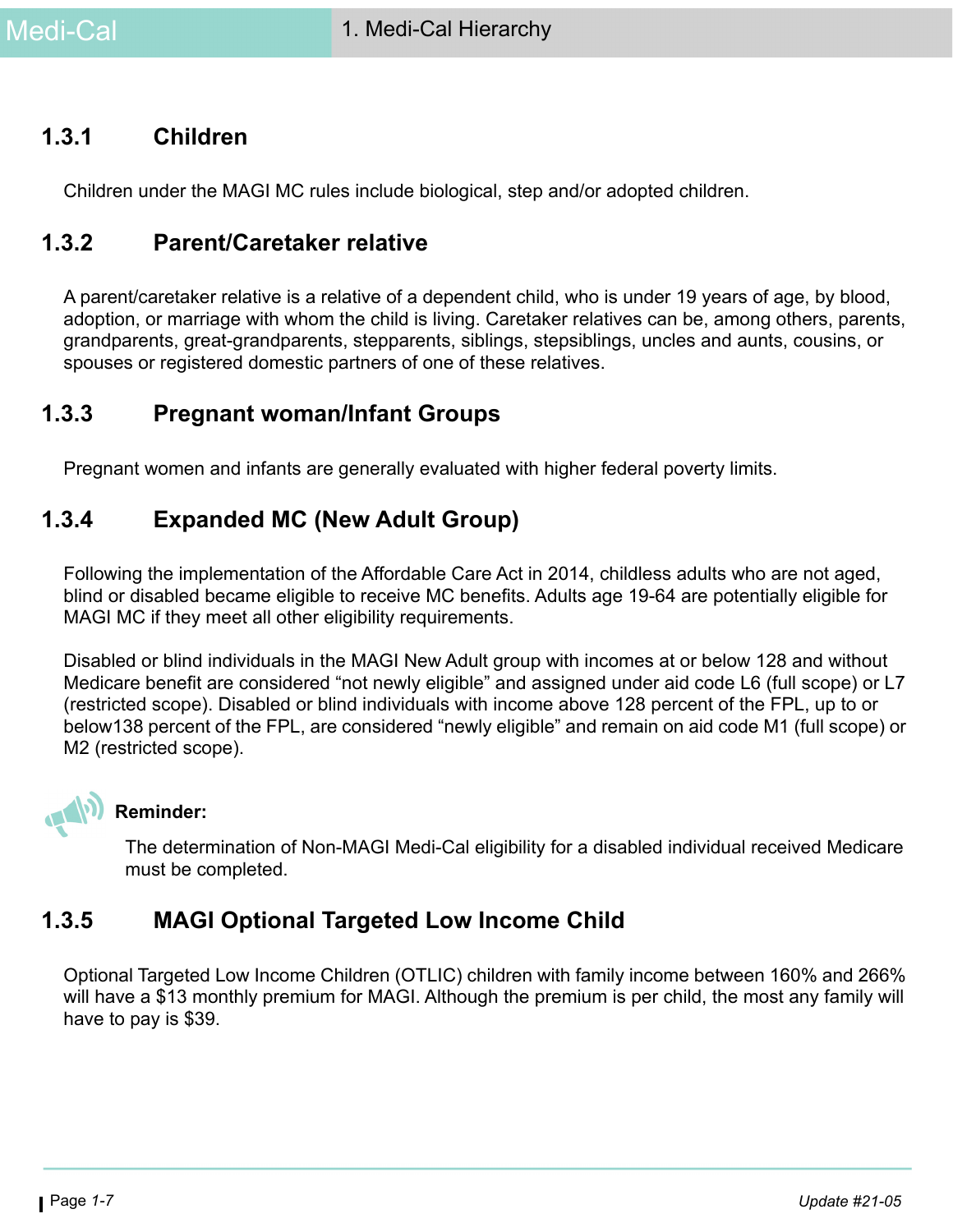#### **1.3.6 MCAP Pregnant Women and Linked Infant and Child**

The Medi-Cal Access Program (MCAP) is a health coverage program for pregnant women and infants- [Refer to Chapter 41, Section 41.1 "Medi-Cal Access Program (MCAP)," page-1]

#### **1.3.7 CCHIP**

The County Children's Health Insurance Program (CCHIP) is available in San Mateo, San Francisco and Santa Clara county. CCHIP has higher income limits than MAGI MC and OTLIC and requires a premium contribution by the family. *CCHIP is available to citizens, nationals and legal permanent resident children under the age 19.* 



SB75 does not apply to CCHIP. [Refer to Chapter 6, "SB75," page-44]

## **1.4 Non-MAGI MC**

#### **1.4.1 Non-MAGI MC Optional Categorical**

Optional categorical programs are determined only after an individual has been determined ineligible for Mega Mandatory and/or MAGI MC programs.

• ABD FPL -The Non-MAGI MC Aged and Disabled FPL program, Blind FPL Program, and 250% Working Disabled Program (250% WDP) are all examples of optional categorical programs that are not required by federal law, but California has chosen to offer them to California residents.

[Refer to Chapter 28, Section 28.10 "Aged and Disabled Federal Poverty Level (A&D FPL) Program," page-64]

• The 250% WDP provides MC for working individuals with disabilities.

[Refer to Chapter 32, "250% Working Disabled Program (250% WDP)"]

• Tuberculosis Program - [Refer to Chapter 43, Section 43.14 "Tuberculosis Program," page-13]

#### **1.4.2 Non-MAGI MC Medically Needy**

The Medically Needy (MN) program is a Non-MAGI MC program that allows aged (over 65 years old), blind, or disabled individuals who are otherwise eligible for MC, except for income, spend down excess income on qualified medical expenses (known as SOC) to become eligible for MC. The MN program is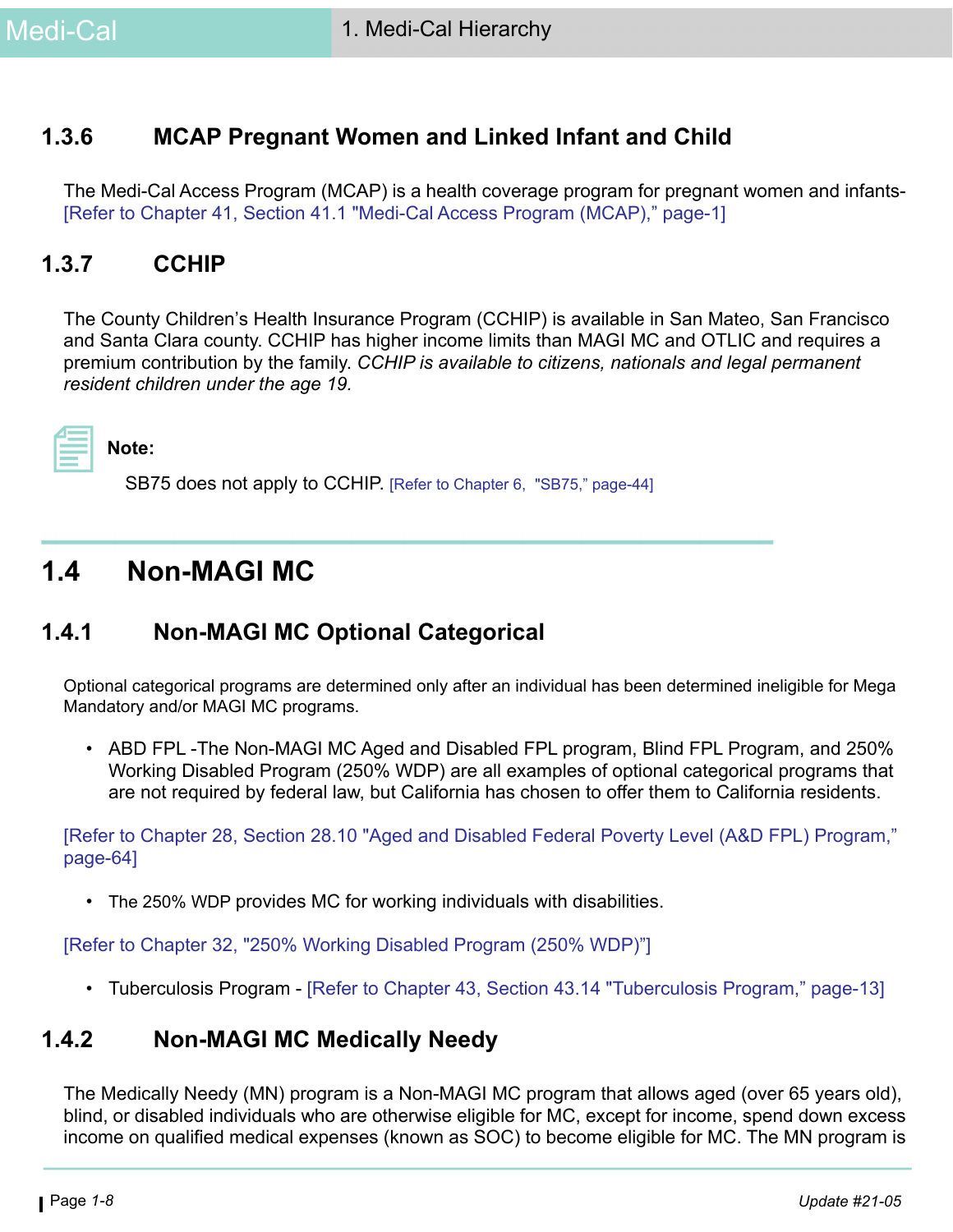determined only after an individual has been determined ineligible for Mega Mandatory, MAGI MC, MCAP, CCHIP and Optional Categorical Non-MAGI MC.

[Refer to Chapter 31, Section 31.2 "AFCD-MN (Non-MAGI)," page-5]

#### **Aged, Blind or Disabled**

Individuals with disabilities may be eligible under Mega Mandatory or MAGI MC if they meet those criteria. However, to be eligible for disability based MC an individual must be determined disabled by the Social Security Administration definition or by Medi-Cal.

• Adult-MN (ABD-MN) - [Refer to Chapter 31, Section 31.3 "ABD-MN (Non-MAGI) Linkage," page-6]

#### **Aid to Families with Dependent Children (AFDC) MN**

Eligibility for AFDC MC is established by a parent/caretaker relative living with and caring for the child or children.

### **1.4.3 Non-MAGI MC Medically Indigent (MI)**

- Medically Indigent Adults [Refer to Chapter 31, Section 31.9 "MIA Exceptions," page-14]
- Medically Indigent Children [Refer to Chapter 31, Section 31.6 "Medically Indigent Categories," page-13].

#### **1.4.4 Long Term Care**

Long Term Care (LTC) facilities provide personal care services ranging from eating and bathing to chronic disease management for an extended period of time. LTC services can be provided through MCAI MC and MAGI Optional Categorical coverage groups, however, if an individual is part of a Non-MAGI MC Optional Categorical coverage group LTC status will require the individual to be transitioned to the MN program with potential SOC.

#### **1.4.5 BCCTP**

The Breast and Cervical Cancer Treatment Program (BCCTP) provides cancer treatment to eligible individuals diagnosed with breast and/cervical cancer by a Cancer Detection Program such as Every Woman Counts ([EWC\)](http://www.dhcs.ca.gov/services/Cancer/ewc/Pages/default.aspx) or Family Planning, Access, Care and Treatment ([Family PACT\)](http://www.familypact.org/Home/home-page). [Refer to Chapter 41, Section 41.8 "Breast and Cervical Cancer Treatment Program (BCCTP)," page-35]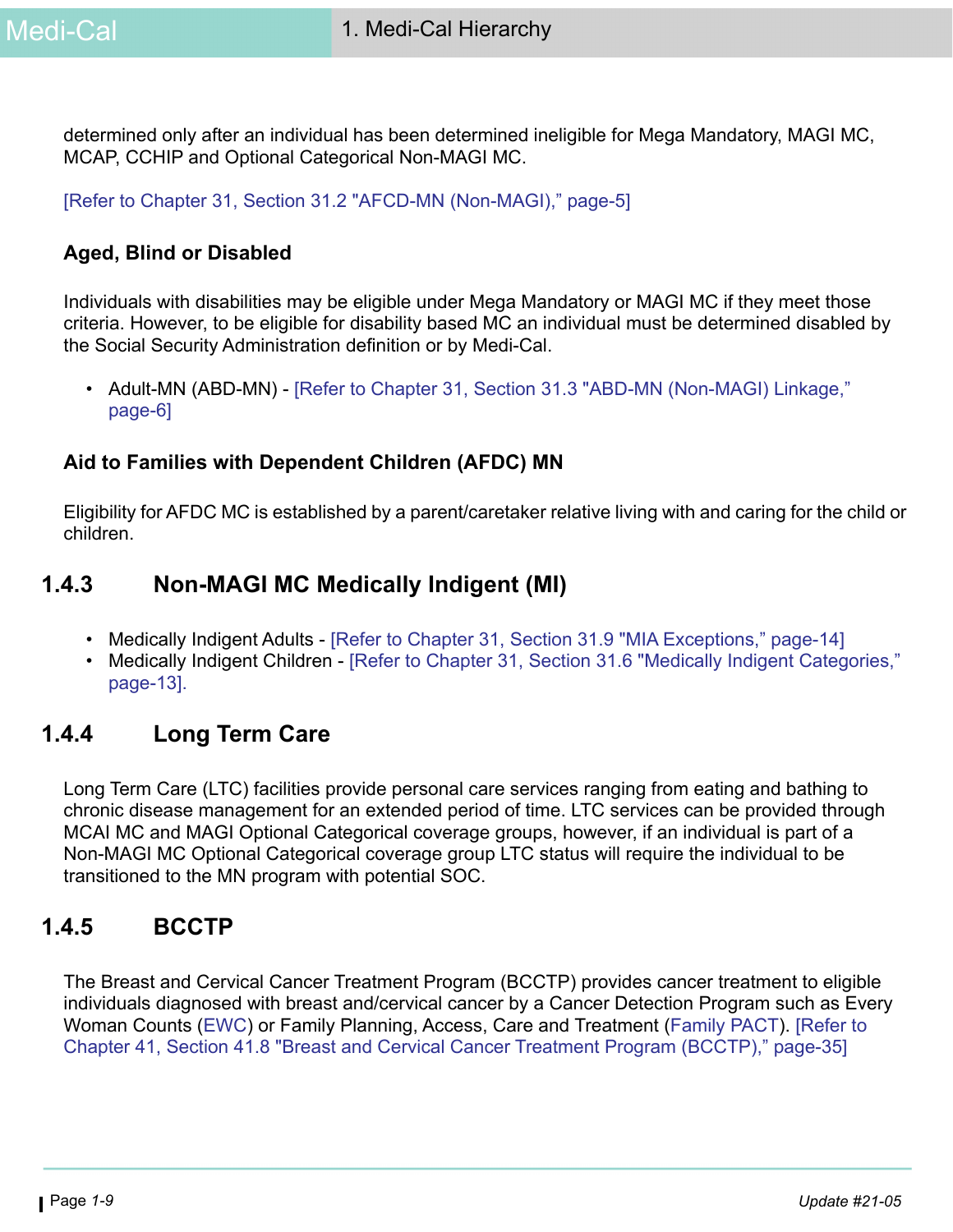# **1.5 Special Treatment Programs**

- Medi-Cal Special Treatment Programs (MSTP) [Refer to "Special Treatment Programs," page 36-1]
	- Dialysis
	- Total Parenteral Nutrition
	- Anti-Rejection Medicine [Refer to Chapter 5, Section 5.36 "Organ Transplant Anti-Rejection Medication Program," page-102]
	- 60 Day Postpartum- Once a pregnant woman has been approved for Medi-Cal, increases in the share of cost due to increased income are not counted in her share of cost determination for pregnancy-related services, throughout the pregnancy, until the end of her 60-day postpartum period.[Refer to Chapter 36, Section 36.1 "60-Day Postpartum Program," page-1]

## **1.6 State/County Administered Programs**

- Presumptive Eligibility
	- The Presumptive Eligibility for Pregnant Women program provides low income pregnant women with immediate, temporary MC coverage, limited to ambulatory prenatal care, while their regular MC (or CalWORKs) application is pending. [Refer to Chapter 41, Section 41.2 "Presumptive Eligibility for Pregnant Women (Proc 5M)," page-9]
	- Hospital Presumptive Eligibility
- Express Lane Enrollment
- Accelerated Enrollment (AE) [Refer to Chapter 41, Section 41.6 "Accelerated Enrollment (AE) for Children," page-28]]

## **1.7 Consumer Protection Programs**

#### **1.7.1 Transitional Medi-Cal**

• Transitional Medi-Cal -TMC is a consumer protection program. This program is for individuals who become ineligible for CalWORKs (CW), parent/caretaker relative MAGI MC, and child MAGI MC aid codes due to increased earnings. TMC may provide up to 12 months of zero share of cost (SOC) MC coverage. [Refer to Chapter 37, Section 37.2 "Initial Six Months of TMC," page-8]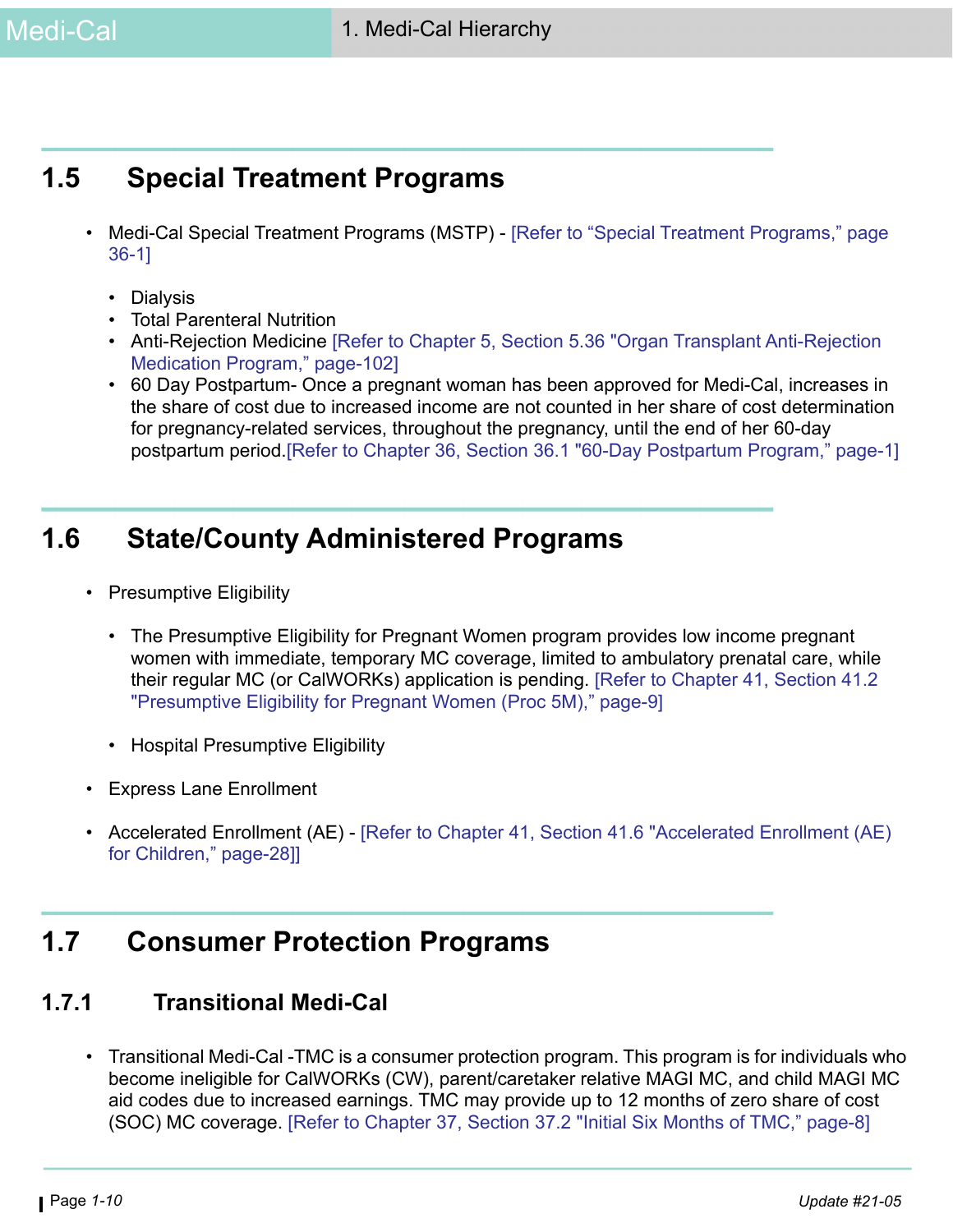- Four-Month Continuing Eligibility -The Four-Month Continuing program provides four months of zero SOC MC for individuals who are discontinued from CW, parent/caretaker relative MAGI MC, and child MAGI MC aid codes due to the collection of or increased collection of child/spousal support. [Refer to Chapter 37, Section 37.10 "Four-Month Continuing," page-21]
- Edwards vs. Kizer dictates that an individual must be place onto a transitional aid code, when an individual is discontinued from CalWORKs, to allow time for a full MC determination[Refer to Chapter 50, Section 50.4 "Edwards v Kizer (also known as Edwards v Myers)," page-12]

## **1.7.2 Continuous Eligibility for Children (CEC)**

• CEC ensures that all children under age 19 who are determined eligible for zero SOC MC maintain eligibility until the next annual redetermination or the child turns 19, whichever occurs first. All adverse changes in financial eligibility income, property, including a change in maintenance need levels, are disregarded until the CEC period ends.[\[Refer to Chapter 29 Section 29.4 "Continuous Eligibility for](https://ssaconnect.sccgov.org/ssa_departments/debs_program/Documents/handbooks/medical/mcchap29.pdf#page=20)  [Children," page- 20\]](https://ssaconnect.sccgov.org/ssa_departments/debs_program/Documents/handbooks/medical/mcchap29.pdf#page=20)

## **1.8 Medi-Cal Benefits for Refugees**

Refugees and Entrants may be eligible for MC through the Refugee Medical Assistance program or the Entrant Medical Assistance program.

- Refugee Medical Assistance (RMA)
- Entrant Medical Assistance (EMA)

[Refer to Chapter 40, "Refugees/TCVAP"]

## **1.9 TCVAP**

Non-Citizen victims of human trafficking and/or other serious crimes may be eligible to receive State funded MC benefits while awaiting immigration adjustment and criminal justice investigation into the trafficking and crime incidents.

[Refer to Chapter 40, "Refugees/TCVAP"]